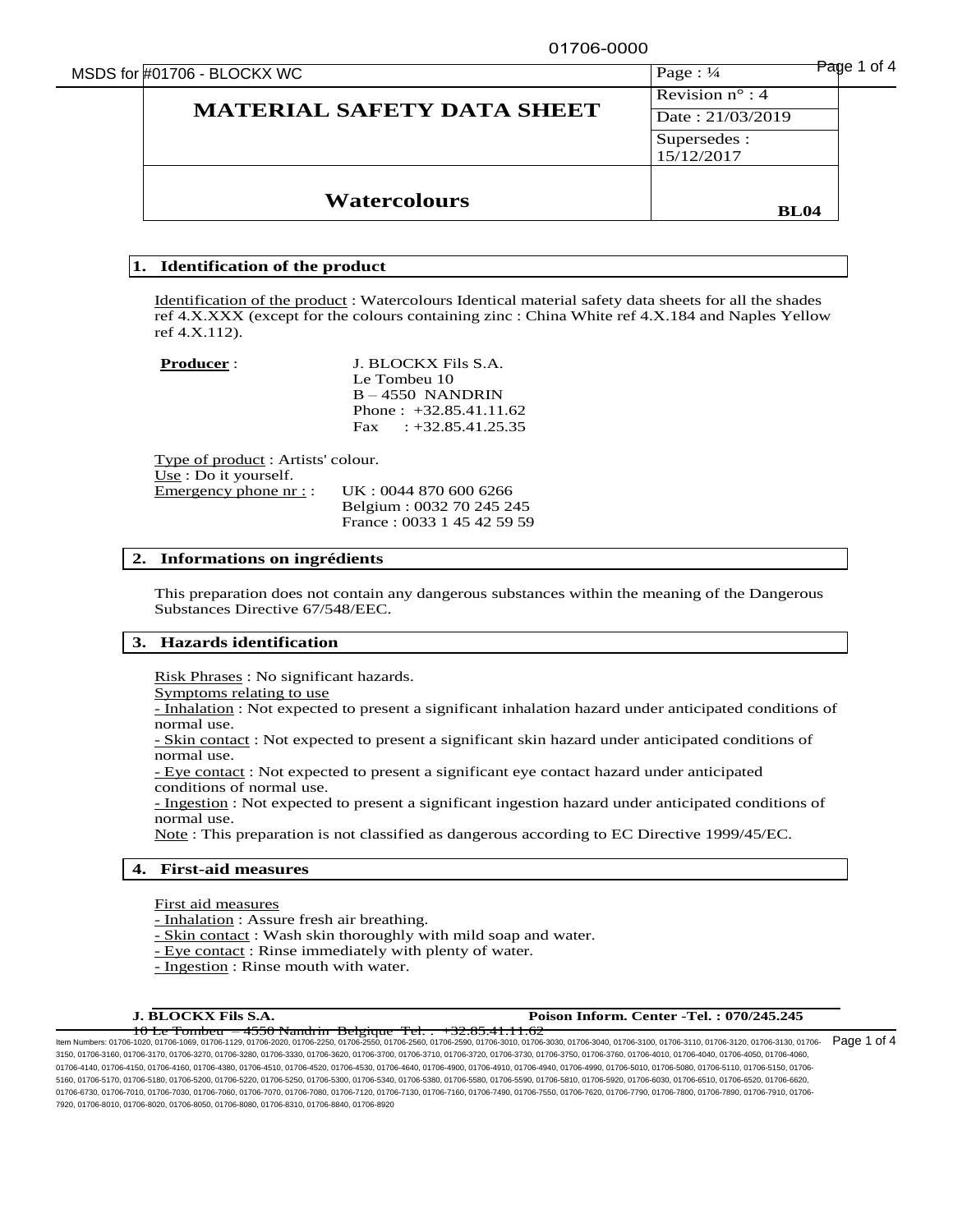MSDS for  $\frac{\text{#01706 - BLOCKX WC}}{999998}$ **MATERIAL SAFETY DATA SHEET**  Page :2/4 Revision n° : 4 Date : 21/03/2019 Supersedes : 15/12/2017 **Watercolours BL04**

# **5. Fire-fighting measures**

Extinguishing media : All extinguishing media can be used. Surrounding fires : Use water spray or fog for cooling exposed containers. Specific hazards : When heated to decomposition, emits dangerous fumes. Protection against fire : Do not enter fire area without proper protective equipment, including respiratory protection. Special procedures Exercise caution when fighting any chemical fire. Avoid (reject) fire-fighting water to enter environment.

# **6. Accidental release measures**

Personal precautions : Equip cleanup crew with proper protection.

Environmental precautions : Prevent entry to sewers and public waters. Notify authorities if product enters sewers or public waters.

Clean up methods : Clean up any spills as soon as possible, using an absorbent material to collect it. Use suitable disposal containers.

## **7. Handling and storage**

Precautions in handling and storage : Handle in accordance with good industrial hygiene and safety procedures.

Storage : Keep container closed when not in use.

**Handling** 

Do not breathe gas, fumes, vapour or spray. Wash hands and other exposed areas with mild soap and water before eat, drink or smoke and when leaving work.

# **8. Exposure controls/personal protection**

Personal protection

- Respiratory protection : No special respiratory protection equipment is recommended under normal conditions of use with adequate ventilation.

- Skin protection : No special clothing/skin protection equipment is recommended under normal conditions of use.

- Eye protection : Eye protection should only be necessary where liquid could be splashed or sprayed.

- Ingestion : When using, do not eat, drink or smoke.

Industrial hygiene : Either local exhaust or general room ventilation is usually required.

# 1 Le Tombeu – 4550 Nandrin Belgique

### **J. BLOCKX Fils S.A. Poison Inform. Center -Tel. : 070/245.245**

ltem Numbers: 01706-1020, 01706-1069, 01706-1129, 01706-2020, 01706-2250, 01706-2550, 01706-2550, 01706-3010, 01706-3030, 01706-3040, 01706-3100, 01706-3110, 01706-3120, 01706-3130, 01706-3120, 01706-3120, 01706-3130, 0170 3150, 01706-3160, 01706-3170, 01706-3270, 01706-3280, 01706-3330, 01706-3620, 01706-3700, 01706-3710, 01706-3720, 01706-3730, 01706-3750, 01706-3760, 01706-4010, 01706-4040, 01706-4050, 01706-4060, 01706-4140, 01706-4150, 01706-4160, 01706-4380, 01706-4510, 01706-4520, 01706-4530, 01706-4640, 01706-4910, 01706-4910, 01706-4940, 01706-5010, 01706-5080, 01706-5110, 01706-5110, 01706-5110, 01706-5110, 01706-5150, 01706-5 5160, 01706-5170, 01706-5180, 01706-5200, 01706-5220, 01706-5250, 01706-5300, 01706-5340, 01706-5380, 01706-5580, 01706-5590, 01706-5810, 01706-5920, 01706-6030, 01706-6510, 01706-6520, 01706-6620, 01706-6730, 01706-7010, 01706-7030, 01706-7080, 01706-7070, 01706-7080, 01706-7120, 01706-7130, 01706-7160, 01706-7490, 01706-7550, 01706-7520, 01706-7790, 01706-7890, 01706-7890, 01706-7800, 01706-790, 01706-7890, 01706-78 7920, 01706-8010, 01706-8020, 01706-8050, 01706-8080, 01706-8310, 01706-8840, 01706-8920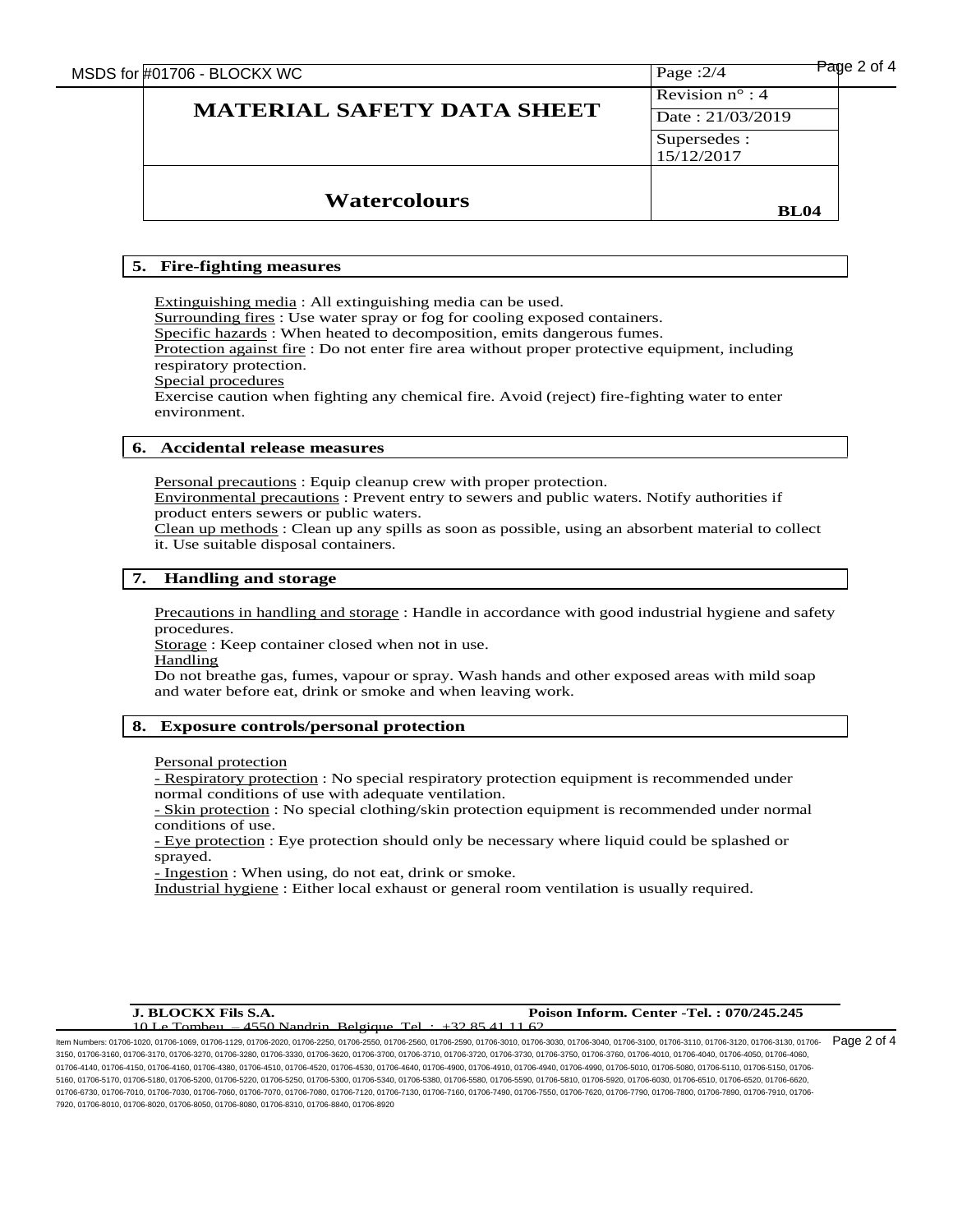| <b>Watercolours</b>               | <b>BL04</b>                                  |             |
|-----------------------------------|----------------------------------------------|-------------|
|                                   | Supersedes :<br>15/12/2017                   |             |
| <b>MATERIAL SAFETY DATA SHEET</b> | Revision $n^{\circ}$ : 4<br>Date: 21/03/2019 |             |
| MSDS for #01706 - BLOCKX WC       | Page: $3/4$                                  | Page 3 of 4 |

# **9. Physical and chemical properties**

Physical state at 20 °C : Liquid. Colour : See the color card Odour : None.

# **10. Stability and reactivity**

Hazardous reactions : Stable under recommended storage and handling conditions (see section 7). When exposed to high temperatures may produce hazardous decomposition products such as carbon monoxide and dioxide, smoke, oxides of nitrogen etc.. Keep away from oxidizing agents, strongly alkaline and strongly acid materials in order to avoid exothermic reactions.

# **11. Toxicological information**

On product : This preparation is not classified as dangerous according to EC Directive 1999/45/EC.

## **12. Ecological information**

On product : This preparation is not classified as dangerous according to EC Directive 1999/45/EC.

## **13. Disposal considerations**

٦

General : Avoid release to the environment. Dispose in a safe manner in accordance with local/national regulations. 

## **14. Transport information**

٦ General information : Not classified

# **15. Regulatory information**

 $Symbol(s)$ : None.  $R$  Phrase(s) : None. S Phrase(s) : S2 : Keep out of the reach of children.

**J. BLOCKX Fils S.A. Poison Inform. Center-Tel. : 070/245.245** 10 Le Tombeu – 4550 Nandrin Belgique Tel. : +32.85.41.11.62

ltem Numbers: 01706-1020, 01706-1069, 01706-1129, 01706-2020, 01706-2250, 01706-2550, 01706-2550, 01706-3010, 01706-3030, 01706-3040, 01706-3100, 01706-3110, 01706-3120, 01706-3130, 01706-3120, 01706-3120, 01706-3130, 0170 3150, 01706-3160, 01706-3170, 01706-3270, 01706-3280, 01706-3330, 01706-3620, 01706-3700, 01706-3710, 01706-3720, 01706-3730, 01706-3750, 01706-3760, 01706-4010, 01706-4040, 01706-4050, 01706-4060, 01706-4140, 01706-4150, 01706-4160, 01706-4380, 01706-4510, 01706-4530, 01706-4640, 01706-4900, 01706-4910, 01706-4940, 01706-4990, 01706-5010, 01706-5080, 01706-5110, 01706-5150, 01706-5110, 01706-5110, 01706-5150, 01706-5 5160, 01706-5170, 01706-5180, 01706-5200, 01706-5220, 01706-5250, 01706-5300, 01706-5340, 01706-5380, 01706-5580, 01706-5590, 01706-5810, 01706-5920, 01706-6030, 01706-6510, 01706-6520, 01706-6620, 01706-6730, 01706-7010, 01706-7030, 01706-7060, 01706-7070, 01706-7120, 01706-7130, 01706-7130, 01706-7490, 01706-7550, 01706-7620, 01706-7790, 01706-7800, 01706-7890, 01706-7910, 01706-7800, 01706-7800, 01706-7800, 01706-7 7920, 01706-8010, 01706-8020, 01706-8050, 01706-8080, 01706-8310, 01706-8840, 01706-8920